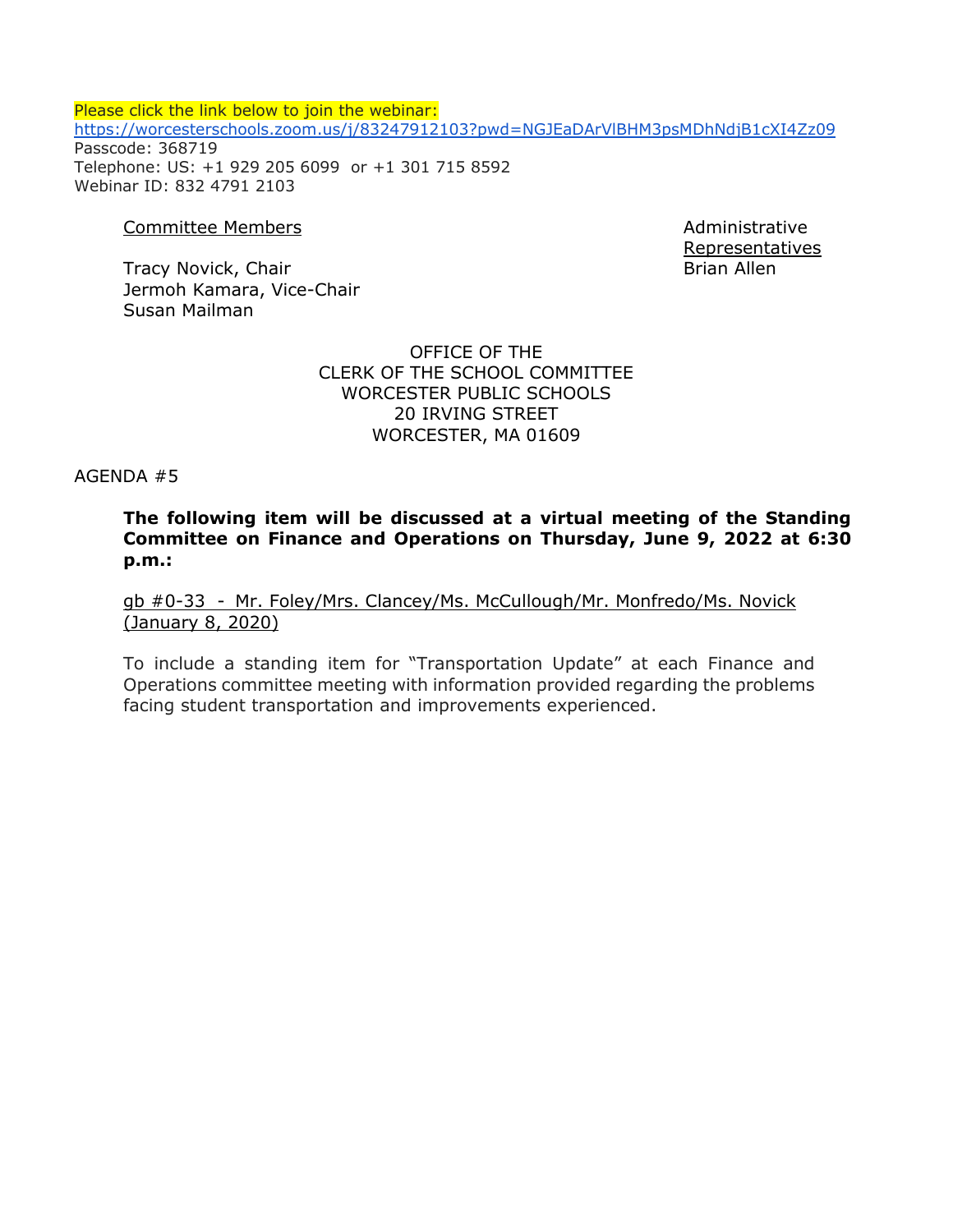## STANDING COMMITTEE: **FINANCE AND OPERATIONS**

DATE OF MEETING: Thursday, June 9, 2022

ITEM: Mr. Foley/Mrs. Clancey/Ms. McCullough/Mr. Monfredo/Ms. Novick (January 8, 2020)

To include a standing item for "Transportation Update" at each Finance and Operations committee meeting with information provided regarding the problems facing student transportation and improvements experienced.

### PRIOR ACTION:

- 1-16-20 Referred to the Administration.
- 2-6-20 SCHOOL COMMITTEE MEETING aor  $#0-5$  - Clerk

(January 29, 2020)

To consider approval of the Minutes of the School Committee Meeting of Thursday, January 16, 2020.

Mr. Foley made the following amendment to the minutes:

Request that referral for item  $q_{\text{D}}$  #0-33 be referred to the Standing Committee on Finance and Operations instead of to the Administration.

On a voice vote, the amendment was approved.

4-12-21 - STANDING COMMITTEE ON FINANCE AND OPERATIONS

Mr. Allen stated that the Administration meets weekly with representatives from Durham School Services to discuss the number of drivers that are available to the Worcester Public Schools. The number of buses needed will be based upon the number of students choosing to return to school or remaining remote.

Ms. McCullough wondered what the options would be in the event of a shortage.

Mr. Allen offered potential options which included:

- subcontracting drivers from other companies
- moving tiered school times around
- reducing the number of students who may be eligible for transportation

### BACKUP:

Annex A (2 pages) contains a copy of the Student Transportation Update.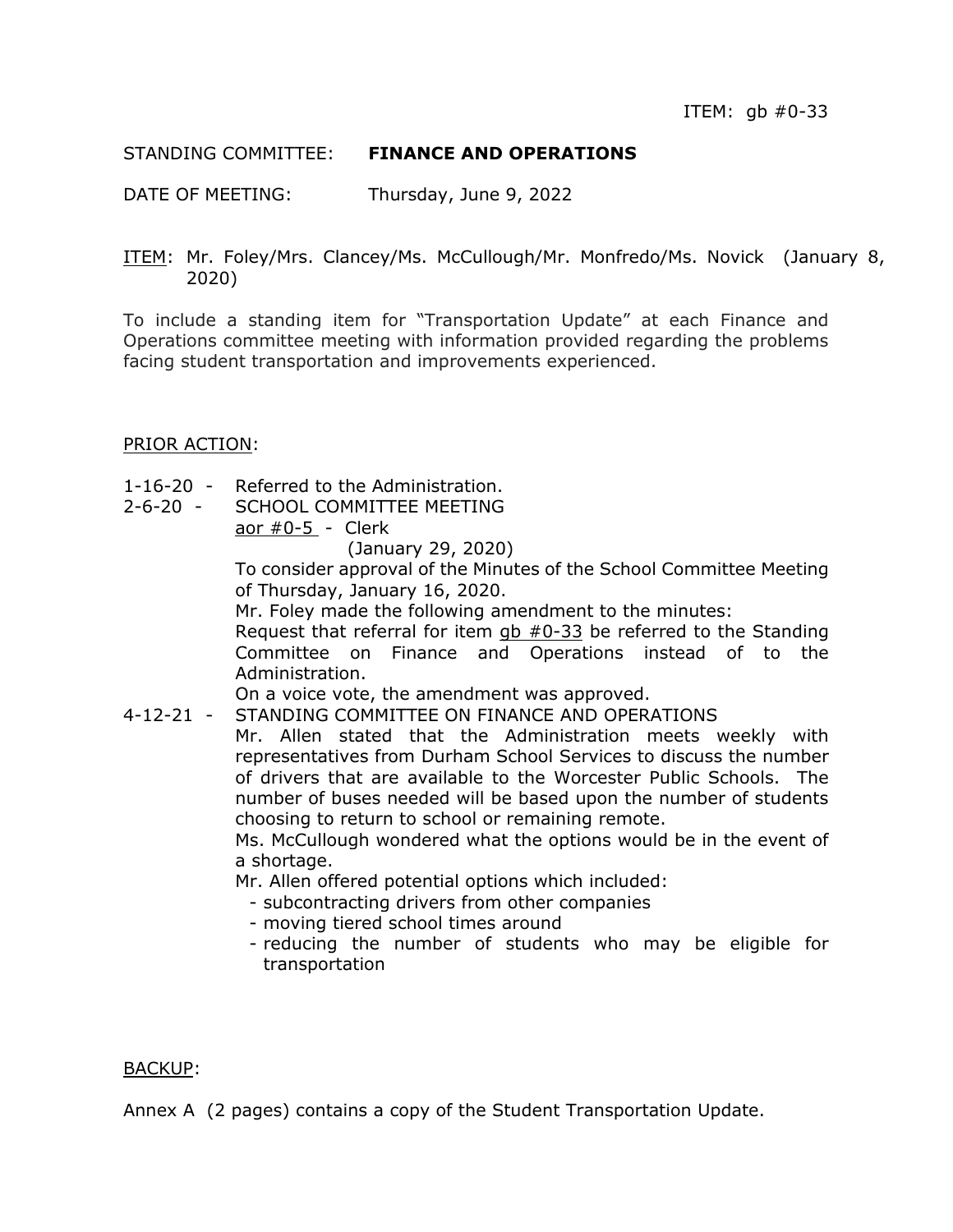### PRIOR ACTION

- 4-12-21 Mr. Allen stated that all WPS owned buses have been used every
- (continued) day since the start of the school year.

Miss Biancheria made the following motion:

Request that the Administration provide weekly transportation updates to include information from the Durham meetings and the status of Durham bus drivers.

On a roll call of 3-0, the motion was approved.

Mr. Foley made the following motion:

Request that the Administration and School Committee work with the City Solicitor to produce a notice of Breach of Contract letter to be sent to Durham School Services highlighting the Breach of Contract reaffirming the Worcester Public Schools' legal and financial rights and raising the imperative nature of the May 3, 2021 return to school and the need to have the full allotment of bus drivers in place by that time.

On a roll call of 2-1 (nay Miss Biancheria), the motion was approved. On a roll call of 3-0, the item was held for additional updates.

4-15-21 - SCHOOL COMMITTEE MEETING - The School Committee approved the actions of the Standing Committee as amended.

Mr. Foley made the following motion:

Request that the Administration and School Committee work with the City Solicitor to produce a notice of Breach of Contract letter to be sent to Durham School Services highlighting the Breach of Contract reaffirming the Worcester Public Schools' legal and financial rights and raising the imperative nature of the May 3, 2021 return to school and the need to have the full allotment of bus drivers in place by that time.

On a roll call of 5-2 (nays Miss Biancheria and Mr. Monfredo), the motion was approved:

Mr. Foley requested a vote to reconsider the motion.

On a roll call of 2-5 (yeas Miss Biancheria and Mr. Monfredo), the motion for reconsideration was defeated.

10-26-21 - STANDING COMMITTEE ON FINANCE AND OPERATIONS

(Considered with gb #1-110)

Mr. Allen stated that there are drivers in training that are interested in 7D training. The Administration is discussing with AA transportation the continued use of their vans that were being used by the National Guard. This will allow the Worcester Public School's bus drivers to continue to drive the same routes as the National Guards.

Mr. Foley made the following motion:

Request that gb 1-110 be filed and that gb 0-33 be held.

On a roll call of 2-1 (absent Miss Biancheria), the motion was approved.

11-18-21 - SCHOOL COMMITTEE MEETING - The School Committee on a roll call of 6-1 (nay Miss Biancheria), approved the actions of the Standing Committee as stated.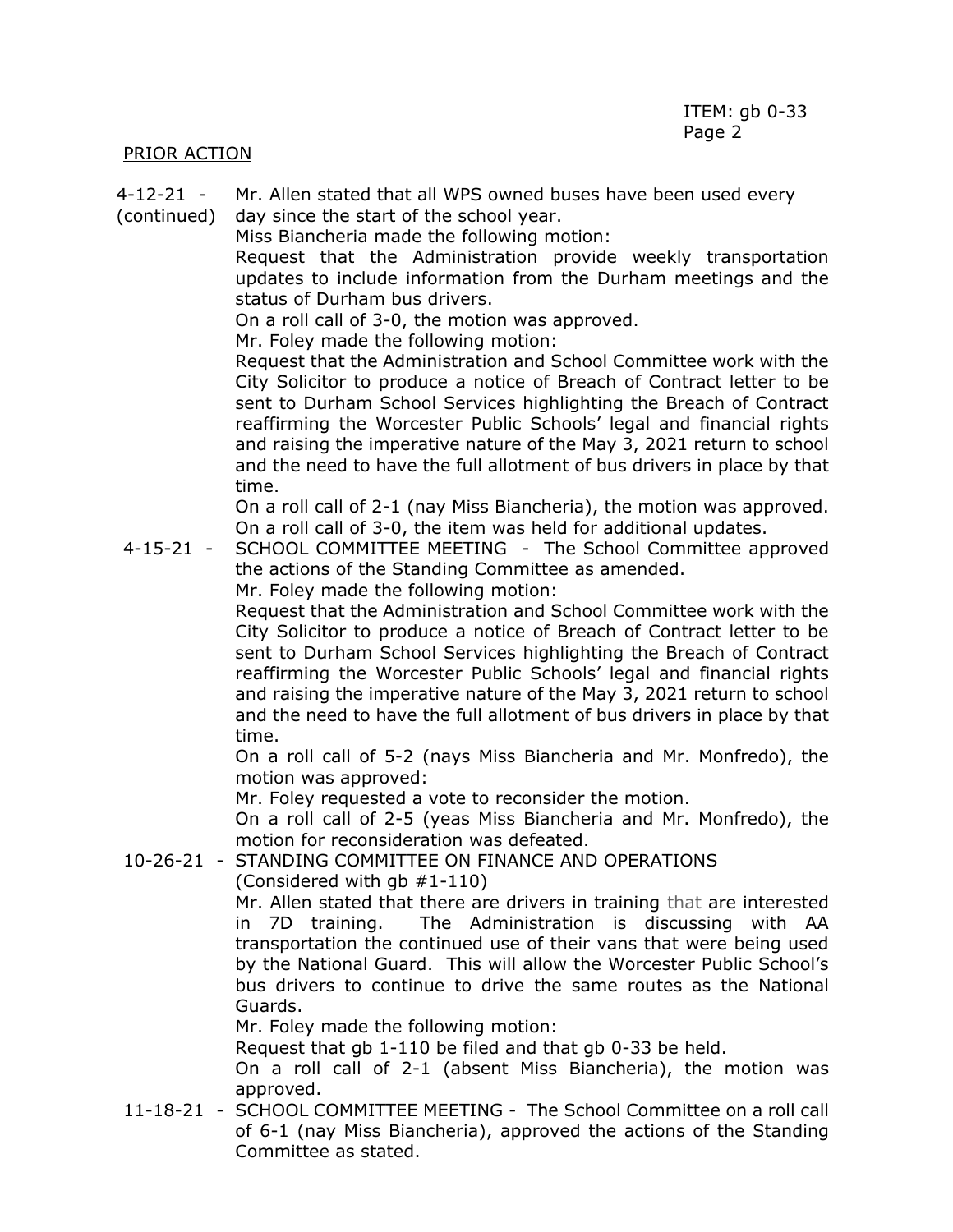#### 11-30-21 - STANDING COMMITTEE ON FINANCE AND OPERATIONS

Mr. Allen provided information on the following:

- bus driver recruitment
- procurement of vehicles

### **Bus Driver Recruitment**

As of November 23, 2021, there were 27 people actively in training. Seven out of the 27 people in training acquired their 7D van license. These seven people are currently driving the bus routes that the National Guards had previously driven. The Commonwealth is conducting another 7D training class on December 4, 2021. Mr. Allen stated that updates will be provided at the December Standing Committee meeting.

### **Procurement of Vehicles**

The district has awarded the bid of school buses as follows:

|                          | Vehicle Cost | <b>Total Cost</b> |
|--------------------------|--------------|-------------------|
| 100 Type C Big Buses     | \$99,580     | \$9,958,000       |
| 38 Type A Mid-Size Bus   | \$80,110     | \$3,044,180       |
| 27 Type A Wheelchair Bus | \$84,030     | \$2,268,810       |
| <b>Total Bid Award</b>   |              | \$15,270,990      |

Mr. Allen stated that the delivery of the vehicles is expected by June 1, 2022 and that the total bid was \$1,229,010 less than the amount included in the ESSER III application. He proposed that the ESSER savings could be used:

- to purchase additional school buses scheduled for regular replacement during the ESSER grant timeframe
- to purchase additional vehicles that may need to be expanded due to the possible change in walking radius or school start times.
- to apply the savings towards a higher capacity 7D van or
- for other district ESSER-eligible initiatives

### **Other Updates**

- The recently signed Infrastructure Investment and Jobs Act will provide \$2.5 billion for new zero-emissions or electric school bus purchases and \$2.5 billion for low-emissions school buses. The Administration will explore the eligibility of applying for these funds for future school bus purchases.
- The Administration is exploring the feasibility of having a dedicated fuel location for up to 335 vehicles at or near the 115 Northeast Cutoff location.
- The Administration will provide the School Committee a 15-year vehicle replacement plan for all existing and newly purchased vehicles which will help to make informed decisions on future budgets and vehicle purchases.
- The Administration is preparing bid specifications for the purchase of 7D vans, which were approved in the ESSER III grant, and is expected to begin service for late FY23 or the FY24 school year.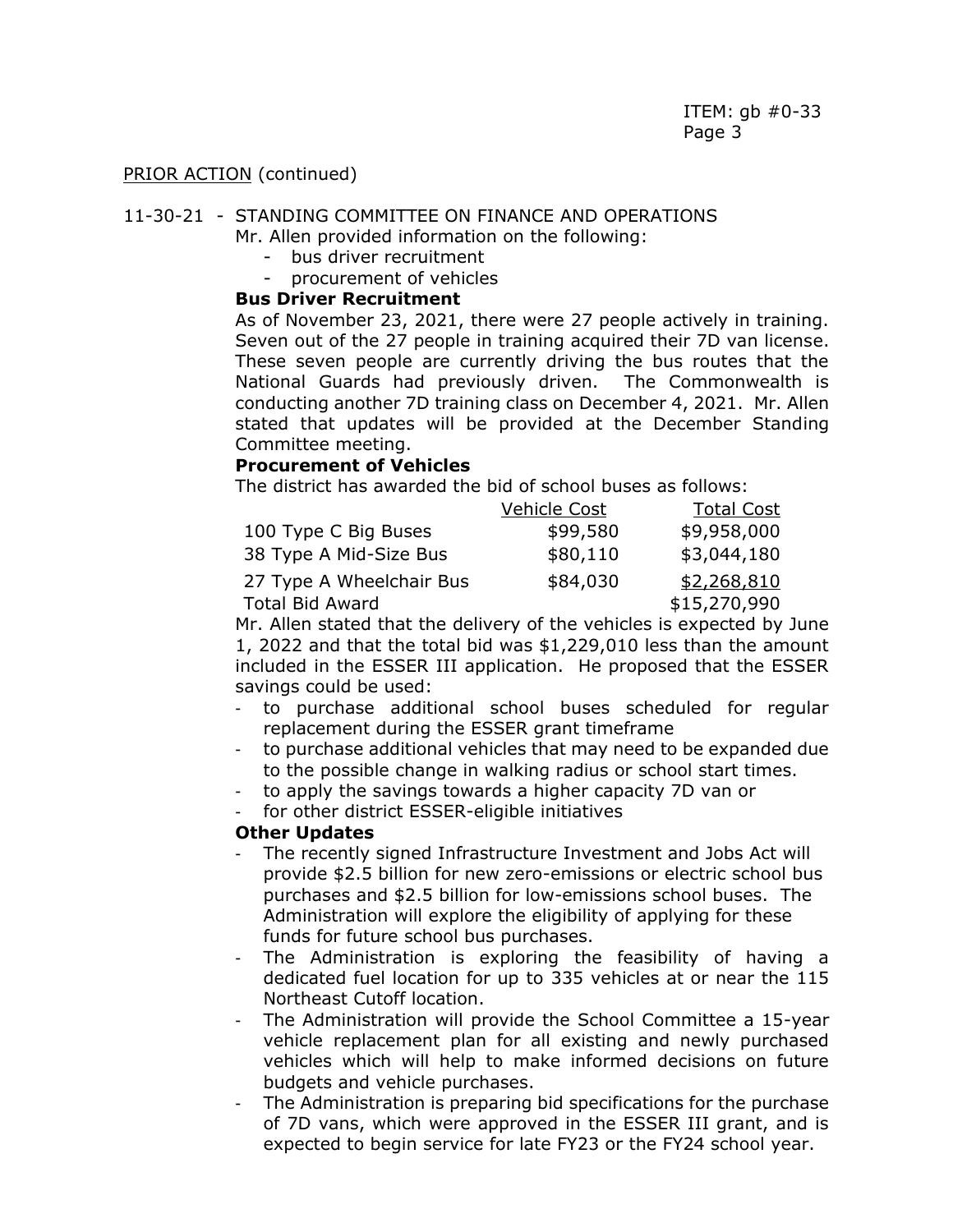11-30-21 - Mr. Foley asked how long the training takes before a person gets their CDL license.

Mr. Allen stated that due to the fact that the School Committee has approved the additional training Job Descriptions, it will help accelerate the training process.

Mr. Hennessey stated that in order to obtain a CDL license, a person has to have 28 hours of classroom time and 32 hours behind the wheel. Once a person receives their CDL learner's permit, he/she can start receiving their 32 training hours on the road.

Ms. Novick suggested that information regarding bus driver recruitment and the free training opportunities be placed on the Worcester Public Schools' social media platforms.

Mr. Foley made the following motion:

Request that the item be held.

On a roll call of 3-0, the motion was approved.

- 12-16-21 SCHOOL COMMITTEE MEETING The School Committee approved the action of the Standing Committee as stated.
- 2-9-22 STANDING COMMITTEE ON FINANCE AND OPERATIONS

Mr. Allen provided information on the following:

- bus driver hiring and recruitment
- other support staff
- status of positions added
- positions to be added for FY23
- school bus vehicle procurement

### **Bus Driver Recruitment**

As of January 28, 2022, the Worcester Public Schools has 36 people actively in training:

- 31 through MassHire / Night Life Program
- 2 Driver referrals
- 2 WPS Bus Monitor (1 through the Mass Hire/Night Life Program)
- 1 from the Civil Service List

Of these 36 people in training, 12 have also been trained and possess 7D van licenses and have been hired by the Worcester Public Schools, and have taken over the routes previously operated by National Guard drivers during October 2021. (The district is leasing 7D vans from AA Transportation for the remainder of the year).

### **Other Support Staff**

The District-Operated Transportation Cost Analysis Report assumed four additional mechanics, one operations supervisor, one

transportation liaison, and one Human Resources liaison. Additional supervisory trainers have recently been approved to enhance school, parent, and student customer experience.

### **Status of Positions Added**

 Human Resources Liaison (to be called Transportation Personnel Supervisor): *Theposition is still open, and the Administration is currently accepting applications.*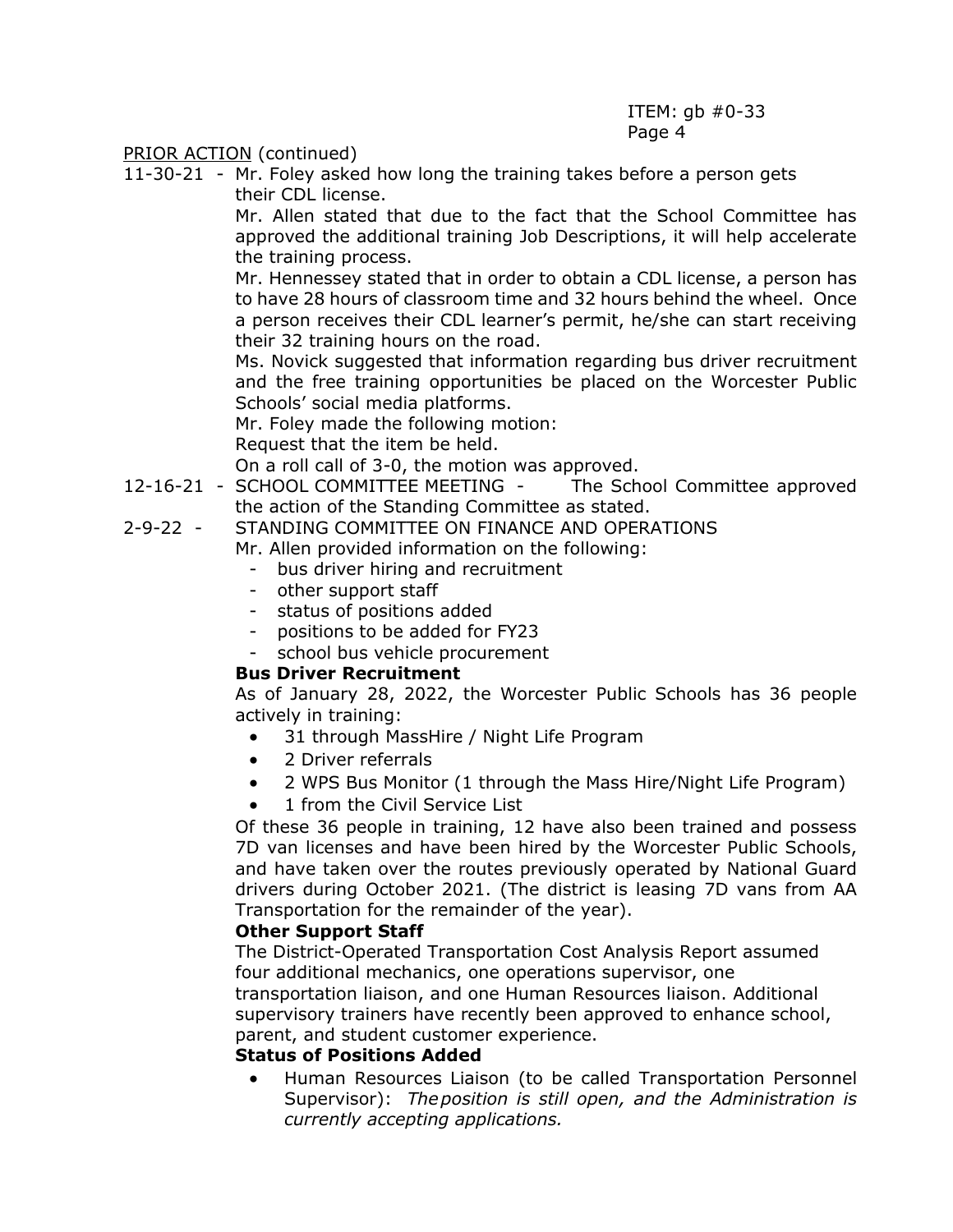### 2-9-22 (continued)

- Transportation Systems Coordinator: *The position is in the interview process.*
- Transportation Safety and Training Liaison (3): *Two of the positions have beenfilled with February start dates. The remaining position is still open, and the Administration is currently accepting applications*
- Transportation Safety Supervisor: *This position has been filled with a February startdate.*

# **Positions to be added for FY23:**

- **•** Four Mechanics
- Operations Supervisor
- Transportation Liaison

## **Procurement of Vehicles**

The district has awarded the bid of school buses as follows:

|                          | <b>Vehicle Cost</b> | <b>Total Cost</b> |
|--------------------------|---------------------|-------------------|
| 100 Type C Big Buses     | \$99,580            | \$9,958,000       |
| 38 Type A Mid-Size Bus   | \$80,110            | \$3,044,180       |
| 27 Type A Wheelchair Bus | \$84,030            | \$2,268,810       |
| <b>Total Bid Award</b>   |                     | \$15,270,990      |

School Committee Member Mailman asked if the Durham bus drivers have been offered positions to drive for the WPS.

Mr. Allen stated that he will provide an update at the next meeting regarding the civil service process of hiring bus drivers and 15 year replacement plan for all vehicles.

Vice-chair Kamara asked for an update on the MyStop App.

Mr. Freeman stated that the tablets were ordered and will arrive before the start of the next school year. The MyStop App will run off of the tablets and has the capability of tracking all the routes. Individuals will be able to download the App to their Androids or IPhones. Chair Novick made the following motion:

Request that the item be held.

On a roll call of 3-0, the motion was approved.

3-17-22 - SCHOOL COMMITTEE MEETING - The School Committee on a roll call of 7-0, approved the action of the Standing Committee as stated.

## 4-11-22 - STANDING COMMITTEE ON FINANCE AND OPERATIONS

Chair O'Connell-Novick opened the meeting by stating that the members of the Finance and Operations Standing Committee toured the Worcester Public Schools' Transportation Facility.

In the report Mr. Allen stated that the Durham bus driver availability continues to be approximately the same with thirty drivers fewer than what was contracted at the beginning of the year. The WPS has thirtyfour people in training with thirty of them coming from the MassHire Night Life Program.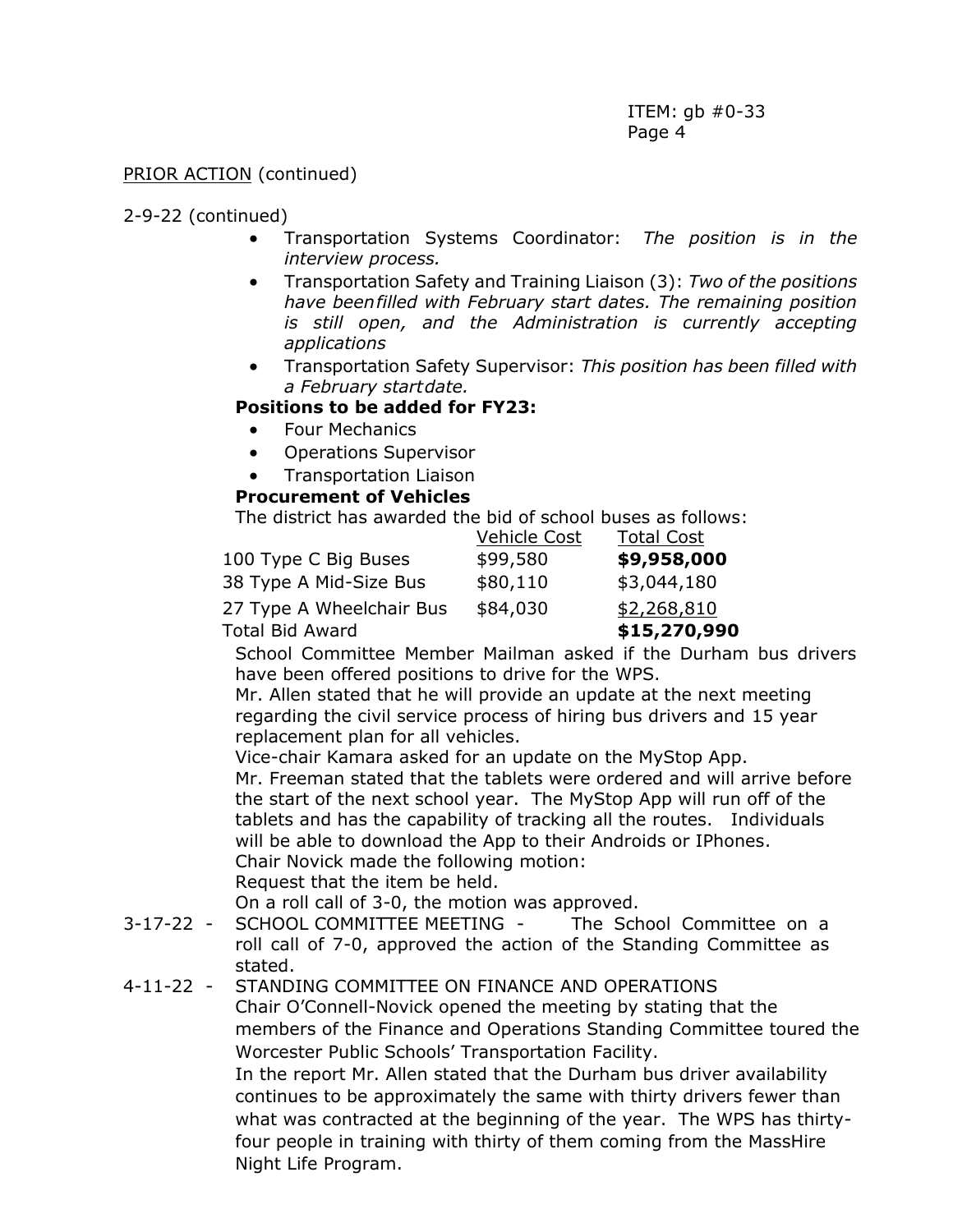4-11-22 - The Information Technology Transportation Systems Coordinator is

(continued) the only unfilled position. The FY23 Budget will reflect the addition along with four mechanics, a Transportation Personnel Supervisor and a Transportation Safety and Training Liaison.

> Mr. Allen stated that all the busses are on order and provisions have been made within the contract for purchase of those busses and the supplemental lease of busses if any or all of the busses are not available for the first day of school. That is the result of supply chain issues that are happening across the country.

> The contract with the dealer allows for accessing vehicles from their fleet as soon as June  $1<sup>st</sup>$ . The district is working on a plan to make those vehicles accessible by May 1st.

> The new Transportation Human Resources Coordinator will be working closely with the WPS Human Resources Department and the Chief Diversity Officer to continue the trend of diversity hiring within the department.

> Mr. Allen stated that it would be beneficial to have the approval of the positions prior to the start of the school year, knowing that it will take time to go through the posting process.

Chair O'Connell-Novick made the following motion:

Request that School Committee approve the hiring process for the following additional transportation positions:

- Four Mechanics
- Operations Supervisor
- Transportation Liaison and
- whatever else the Transportation Department feels necessary to be prepared for the beginning of fiscal year 23.

On a roll call of 3-0, the motion was approved.

5-5-22 - The School Committee approved the action of the Standing Committee as amended:

Ms. Novick asked Mr. Allen if the Worcester Public Schools are competitive in regards to wages to attract drivers.

Mr. Allen stated that 28 drivers were offered positions during a civil service hiring event. The Administration has been looking at the local trends regarding the competitive pay rates for drivers and found that other districts are making adjustments to their rates. Therefore, he suggested that discussions take place in Executive Session regarding adjustments to increase the hourly rate for the Worcester Public School bus drivers.

Chair O'Connell-Novick made the following motion:

Request that School Committee approve the hiring process for the following additional transportation positions:

- Four Mechanics
- Operations Supervisor
- Transportation Liaison and
- whatever else the Transportation Department feels necessary to be prepared for the beginning of fiscal year 23.

On a roll call of 7-0, the motion was approved.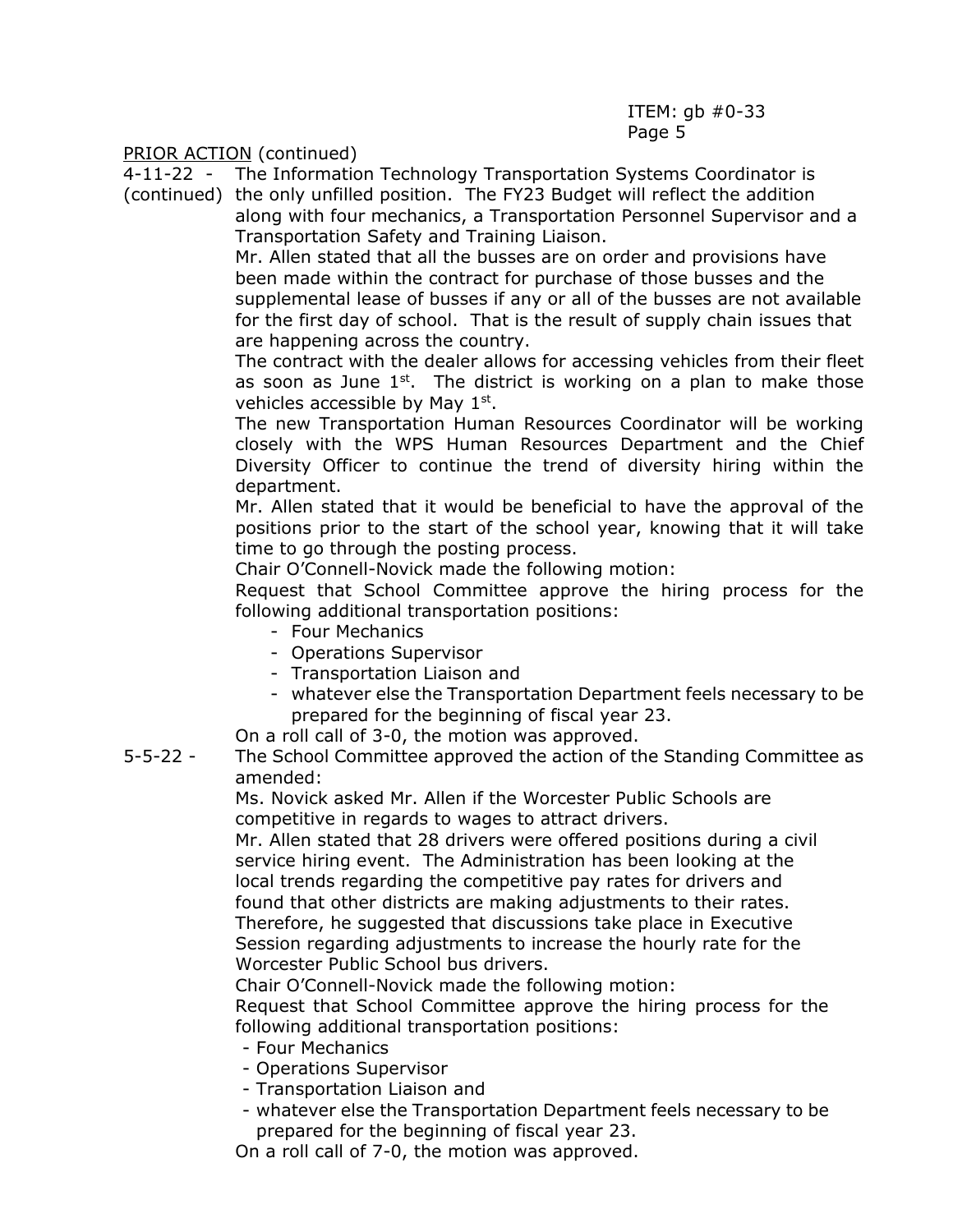#### 5-11-22 - STANDING COMMITTEE ON FINANCE AND OPERATIONS **(consider with 2-44)**

Mr. Allen provided the monthly update which remained consistent and included 36-38 drivers and 8 more potential drivers are enrolled in the MassHire program. He stated that approximately 20 Durham bus drivers have applied for positions. A hiring event was held last Thursday and the district is issuing hiring letters to 28 drivers. By June  $1<sup>st</sup>$  the district will be receiving leased busses in preparation for summer school. He also stated that the Transportation Department has been invited to Tulsa, Oklahoma to view the busses being built.

A vehicle replacement cycle was provided in the backup which outlined future costs that may be incurred through the 2037 school year. ESSER funds were used in 2022 for the purchase of the busses, but by FY33 future Administrations will need to go back into the budget for vehicle replacement.

Chair O'Connell Novick asked for an update on the MyStop app. Mr. Allen stated that a video is being created in multiple languages to include a step by step process.

Mr. Freeman stated that the department is also creating flyers in multiple languages on the process of accessing the MyStop app and that office staff will be available to provide assistance.

On a roll call of 3-0, the item was held for monthly reports.

6-2-22 - SCHOOL COMMITTEE MEETING

The School Committee approved the action of the Standing Committee as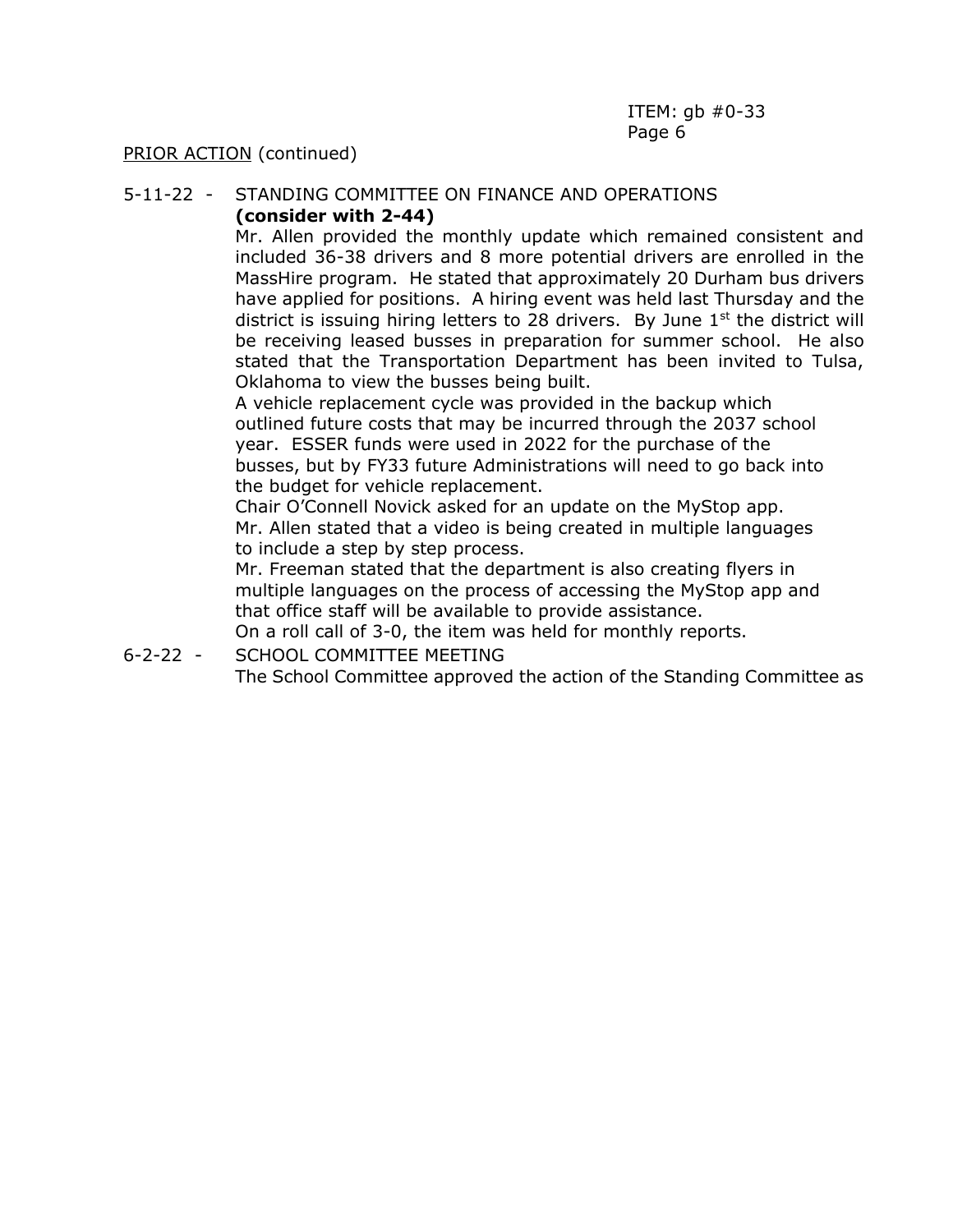Annex A gb 0-33 Page 1

### WORCESTER PUBLIC SCHOOLS STUDENT TRANSPORTATION MONTHLY UPDATE JUNE 2022

### **Durham School Services Bus Driver Availability**

The following is the availability of bus drivers from Durham School Services to the Worcester Public Schools using a monthly snapshot for the 2021-22 school year:

|            | <b>Available Bus</b> |             |                   |
|------------|----------------------|-------------|-------------------|
|            | Drivers from         | Contracted  |                   |
|            | Durham               | Number of   |                   |
|            | School               | Drivers for |                   |
| Date       | Services*            | 2021-22     | <b>Difference</b> |
| 8/26/2021  | 122                  |             | -19               |
| 9/15/2021  | 115                  |             | $-26$             |
| 10/12/2021 | 115                  |             | $-26$             |
| 11/3/21    | 114                  |             | $-27$             |
| 1/12/22    | 112                  |             | $-29$             |
| 2/2/22     | 110                  | 141         | $-31$             |
| 3/2/22     | 107                  |             | -34               |
| 3/16/22    | 109                  |             | $-32$             |
| 4/6/222    | 108                  |             | $-33$             |
| 4/27/22    | 103                  |             | $-38$             |
| 5/4/22     | 105                  |             | -36               |

### Since Last Report:

| Since Last Report.                            |  |  |  |  |  |
|-----------------------------------------------|--|--|--|--|--|
|                                               |  |  |  |  |  |
| the reparted by Durbane Cabaal Capitage legal |  |  |  |  |  |

*\*As reported by Durham School Services local management. Included in these available drivers are 6 drivers from other Durham School Services locations*

# **Bus Driver Hiring and Recruitment**

As of June 1, 2022, the staffing plans for the next school year:

- 21 midsize bus driver job offers have been sent to candidates
	- o 7 Drivers from WPS Training Program to begin employment immediately
	- o 14 Drivers are current drivers for Durham School Services
- 6 full-size bus drivers job offers sent to candidates
	- o 1 driver from WPS Training Program to begin employment immediately
	- o 4 drivers from Durham school Services
	- $\circ$  1 driver from another transportation company to begin employment immediately
- 23 bus monitor jobs have been sent to candidates
	- $\circ$  11 candidates to begin employment immediately
	- o 12 bus monitors from Durham School Services

Bus Drivers In Training: